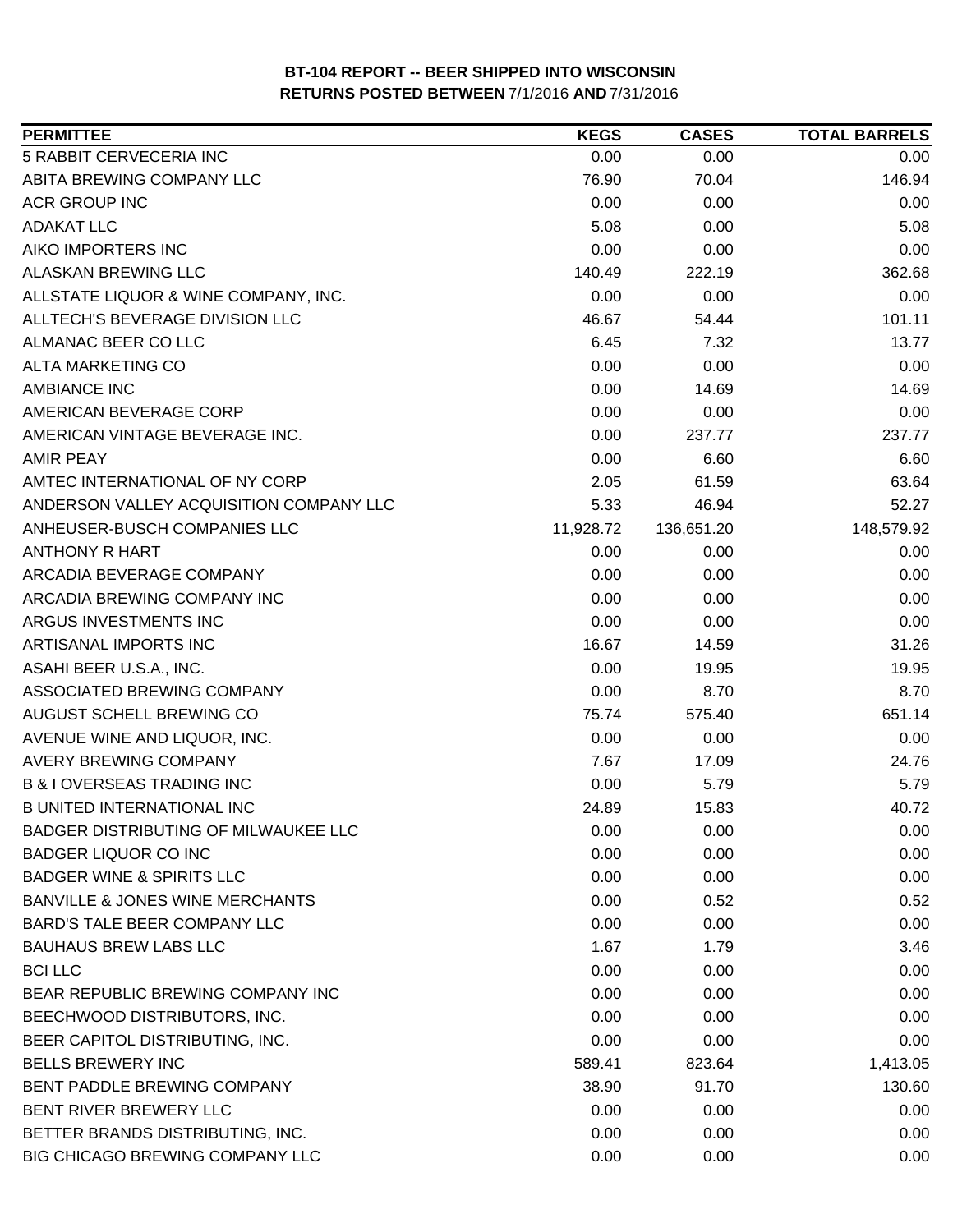| <b>PERMITTEE</b>                       | <b>KEGS</b> | <b>CASES</b> | <b>TOTAL BARRELS</b> |
|----------------------------------------|-------------|--------------|----------------------|
| <b>BIG SKY BREWING CO</b>              | 22.00       | 29.61        | 51.61                |
| <b>BIG WOOD BREWERY LLC</b>            | 0.00        | 0.00         | 0.00                 |
| BILL'S DISTRIBUTING, LTD.              | 0.00        | 0.00         | 0.00                 |
| <b>BINDING BRAUEREI USA INC</b>        | 56.25       | 272.66       | 328.91               |
| <b>BLACK LIST BEER LLC</b>             | 0.17        | 0.54         | 0.71                 |
| <b>BLACKROCKS BREWERY LLC</b>          | 1.25        | 20.90        | 22.15                |
| <b>BOSTON BEER CORPORATION</b>         | 394.65      | 4,154.65     | 4,549.30             |
| <b>BOULDER BEER INC</b>                | 21.00       | 31.20        | 52.20                |
| BREAKTHRU BEVERAGE GROUP LLC           | 0.00        | 0.00         | 0.00                 |
| BREAKTHRU BEVERAGE GROUP LLC           | 0.00        | 0.00         | 0.00                 |
| BREAKTHRU BEVERAGE WISCONSIN NORTH LLC | 0.00        | 0.00         | 0.00                 |
| <b>BRECKENRIDGE BREWERY LLC</b>        | 0.00        | 0.00         | 0.00                 |
| <b>BRIAN EWING</b>                     | 8.78        | 37.05        | 45.83                |
| <b>BROWN-FORMAN CORPORATION</b>        | 0.00        | 363.80       | 363.80               |
| <b>BURNING BROTHERS BREWING LLC</b>    | 0.00        | 1.94         | 1.94                 |
| C.J.W., INC.                           | 0.00        | 0.00         | 0.00                 |
| CANAL STREET BREWING CO LLC            | 212.75      | 824.53       | 1,037.28             |
| CAPITOL-HUSTING COMPANY, INC.          | 0.00        | 0.00         | 0.00                 |
| <b>CAROLE MINOGUE</b>                  | 0.00        | 0.00         | 0.00                 |
| CARRIAGE HOUSE IMPORTS, LTD.           | 0.00        | 102.04       | 102.04               |
| CASCADE BREWING COMPANY LLC            | 0.00        | 0.00         | 0.00                 |
| CENTRAL BEER DISTRIBUTORS, INC.        | 0.00        | 0.00         | 0.00                 |
| CENTRAL BEER IMPORT & EXPORT INC       | 0.00        | 0.00         | 0.00                 |
| CHAS A BERNICK INC                     | 9.10        | 14.51        | 23.61                |
| <b>CHATHAM IMPORTS INC</b>             | 0.00        | 0.00         | 0.00                 |
| <b>CHRISTIAN P SCHAEFER</b>            | 0.00        | 0.00         | 0.00                 |
| <b>CISCO BREWERS INC</b>               | 0.00        | 0.00         | 0.00                 |
| <b>CLASSIC BREWING COMPANY</b>         | 0.00        | 0.00         | 0.00                 |
| <b>COLD SPRING BREWING COMPANY</b>     | 3.33        | 0.00         | 3.33                 |
| <b>COMEBACK BREWING INC</b>            | 0.00        | 0.00         | 0.00                 |
| CORONADO BREWING COMPANY INC           | 4.16        | 18.29        | 22.45                |
| <b>CRAFT BREW ALLIANCE INC</b>         | 0.00        | 0.00         | 0.00                 |
| <b>CROWN IMPORTS LLC</b>               | 0.00        | 15,449.20    | 15,449.20            |
| D&V INTERNATIONAL INC                  | 23.48       | 16.66        | 40.14                |
| DAILY CELLARS LLC                      | 0.00        | 0.00         | 0.00                 |
| DANNY RAKOVIC                          | 0.00        | 2.71         | 2.71                 |
| DEAN DISTRIBUTING, INC.                | 0.00        | 0.00         | 0.00                 |
| DEAN DISTRIBUTING, INC.                | 0.00        | 0.00         | 0.00                 |
| DESCHUTES BREWERY INC                  | 325.52      | 280.27       | 605.79               |
| DESTIHL HOLDINGS LLC                   | 0.00        | 7.98         | 7.98                 |
| DETROIT RIVERTOWN BREWING LLC          | 0.00        | 0.00         | 0.00                 |
| DIAGEO BEER COMPANY USA                | 827.48      | 3,515.44     | 4,342.92             |
| DISCOUNT LIQUOR, INC.                  | 0.00        | 0.00         | 0.00                 |
| DOANE DISTRIBUTING, INC.               | 0.00        | 0.00         | 0.00                 |
| DOGFISH HEAD CRAFT BREWERY LLC         | 120.51      | 193.79       | 314.30               |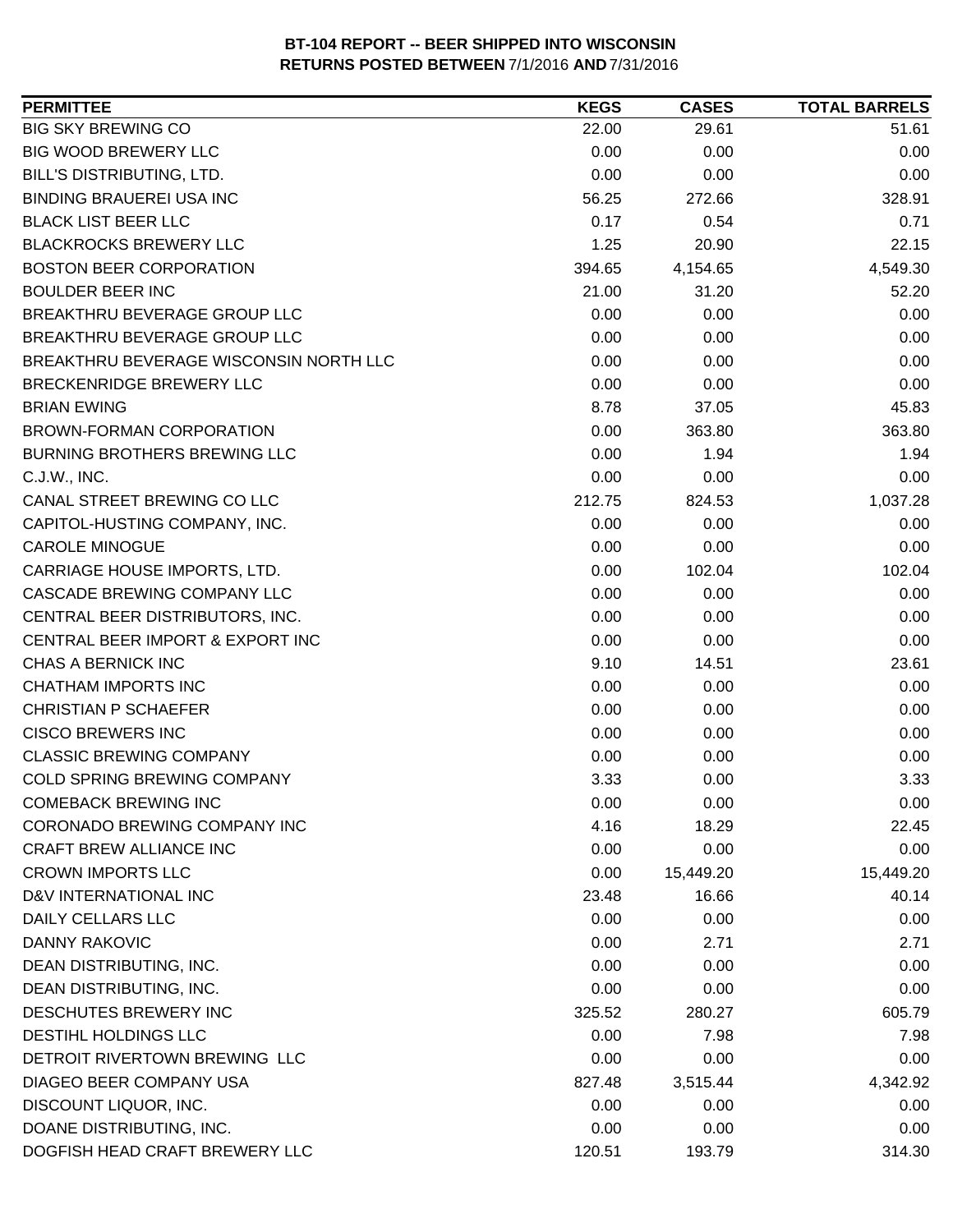| <b>PERMITTEE</b>                             | <b>KEGS</b> | <b>CASES</b> | <b>TOTAL BARRELS</b> |
|----------------------------------------------|-------------|--------------|----------------------|
| <b>DOYNA LTD</b>                             | 0.00        | 0.00         | 0.00                 |
| DUVEL MOORTGAT USA LTD                       | 11.11       | 27.47        | 38.58                |
| E & J GALLO WINERY                           | 0.00        | 163.10       | 163.10               |
| EASTERN LIQUORS USA INC                      | 0.00        | 0.00         | 0.00                 |
| EINSTOK BEER COMPANY LP                      | 0.00        | 0.00         | 0.00                 |
| EL DORADO BEVERAGE CO                        | 0.00        | 0.00         | 0.00                 |
| EPIC BREWING COMPANY LLC                     | 36.70       | 28.67        | 65.37                |
| EPIC BREWING COMPANY LLC                     | 0.00        | 0.00         | 0.00                 |
| FABIANO BROTHERS - WISCONSIN LLC             | 0.00        | 0.00         | 0.00                 |
| FEDERATION OF BEER INC                       | 0.00        | 0.00         | 0.00                 |
| FINCH'S BEER COMPANY LLC                     | 9.10        | 82.80        | 91.90                |
| FLANIGAN DISTRIBUTING OF DOOR COUNTY, INC.   | 0.00        | 0.00         | 0.00                 |
| <b>FLAT EARTH HOLDINGS LLC</b>               | 0.00        | 0.00         | 0.00                 |
| FLYING DOG BREWERY LLLP                      | 0.00        | 0.00         | 0.00                 |
| FOUR SEASONS BEER DISTRIBUTORS INC           | 0.00        | 0.00         | 0.00                 |
| FRANK BEER DISTRIBUTORS, INC.                | 0.00        | 0.00         | 0.00                 |
| FRANK BEER SOUTH LLC                         | 0.00        | 0.00         | 0.00                 |
| FRANK LIQUOR COMPANY, INC.                   | 0.00        | 0.00         | 0.00                 |
| FRANK LIQUORS OF LA CROSSE, INC.             | 0.00        | 0.00         | 0.00                 |
| FRANKENMUTH BREWING COMPANY                  | 0.00        | 0.00         | 0.00                 |
| FRED R KARM JR                               | 0.00        | 0.00         | 0.00                 |
| FULTON STREET BREWERY LLC                    | 0.00        | 0.00         | 0.00                 |
| <b>G K SKAGGS INC</b>                        | 64.64       | 0.00         | 64.64                |
| <b>GARY'S CORPORATION OF OAK CREEK</b>       | 0.00        | 0.00         | 0.00                 |
| GB SALES MILWAUKEE, INC.                     | 0.00        | 0.00         | 0.00                 |
| GELOSO BEVERAGE GROUP LLC                    | 0.00        | 0.00         | 0.00                 |
| GENERAL BEER DISTRIBUTORS CO.                | 0.00        | 0.00         | 0.00                 |
| GENERAL BEER-NORTHEAST INC                   | 0.00        | 0.00         | 0.00                 |
| GENERAL BEER-NORTHEAST INC                   | 0.00        | 0.00         | 0.00                 |
| GENERAL BEER-NORTHWEST, INC.                 | 0.00        | 0.00         | 0.00                 |
| GENERAL BEER-NORTHWEST, INC.                 | 0.00        | 0.00         | 0.00                 |
| GENERAL BEVERAGE SALES CO- OSHKOSH           | 0.00        | 0.00         | 0.00                 |
| GENERAL BEVERAGE SALES CO.                   | 0.00        | 0.00         | 0.00                 |
| <b>GENERAL BEVERAGE SALES CO.- MILWAUKEE</b> | 0.00        | 0.00         | 0.00                 |
| <b>GFBC INC</b>                              | 6.33        | 24.95        | 31.28                |
| <b>GLOBAL VILLAGE IMPORTS LLC</b>            | 0.00        | 4.06         | 4.06                 |
| <b>GMB PARTNERS LLC</b>                      | 18.17       | 7.74         | 25.91                |
| <b>GRAND ROUNDS BREWING COMPANY LLC</b>      | 0.00        | 0.00         | 0.00                 |
| <b>GREGORY S HARDMAN</b>                     | 0.00        | 9.03         | 9.03                 |
| <b>GTBC LLC</b>                              | 0.00        | 0.00         | 0.00                 |
| H C FOODS CO LTD                             | 0.00        | 0.00         | 0.00                 |
| <b>HALES ALES LTD</b>                        | 0.00        | 6.62         | 6.62                 |
| HARVEST MOON BREWING LLP                     | 0.00        | 5.23         | 5.23                 |
| HIGH COUNTRY BREWERY INC                     | 0.00        | 0.00         | 0.00                 |
| HOME BREW MART INC                           | 141.52      | 262.10       | 403.62               |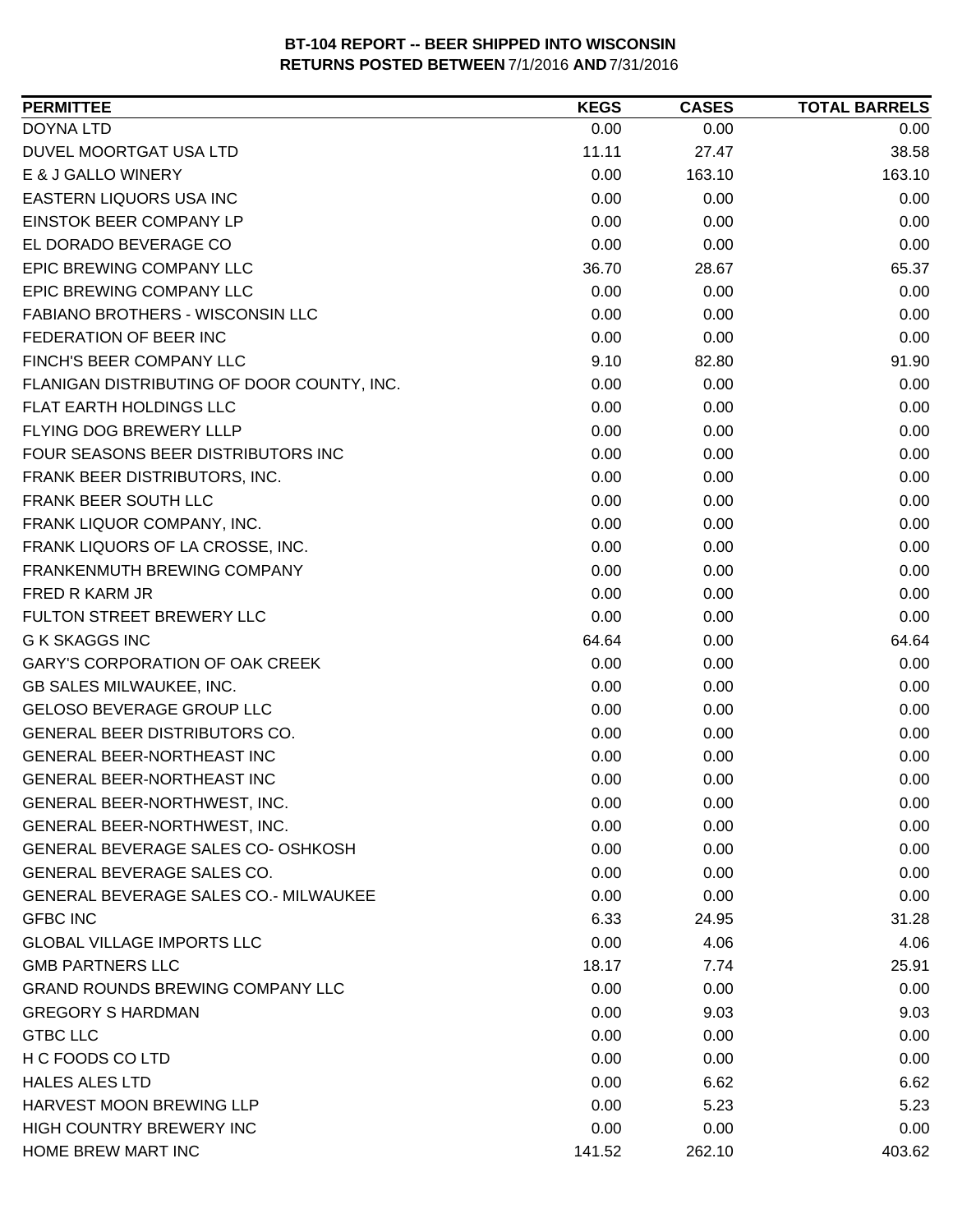| <b>PERMITTEE</b>                      | <b>KEGS</b> | <b>CASES</b> | <b>TOTAL BARRELS</b> |
|---------------------------------------|-------------|--------------|----------------------|
| <b>ILLYRIAN IMPORT INC</b>            | 0.00        | 0.00         | 0.00                 |
| INDEED BREWING COMPANY LLC            | 0.00        | 3.83         | 3.83                 |
| INDIAN PEAKS BREWING COMPANY          | 38.50       | 68.19        | 106.69               |
| <b>IRL, INCORPORATED</b>              | 0.00        | 0.00         | 0.00                 |
| <b>IRON HORSE BEVERAGE LLC</b>        | 0.00        | 0.00         | 0.00                 |
| <b>JAW PROPERTIES LLC</b>             | 0.00        | 0.00         | 0.00                 |
| <b>JDZ INC</b>                        | 4.67        | 14.80        | 19.47                |
| <b>JOHN J COLLETTI</b>                | 0.00        | 0.00         | 0.00                 |
| JOHNSON BROTHERS OF WISCONSIN INC     | 0.00        | 0.00         | 0.00                 |
| JOM WINE & SPIRITS INC                | 0.00        | 4.61         | 4.61                 |
| JOSEPH JAMES BREWING CO INC           | 0.00        | 0.00         | 0.00                 |
| <b>JOSHUA DETH</b>                    | 348.31      | 0.00         | 348.31               |
| <b>KAREN HOLTON</b>                   | 0.00        | 0.00         | 0.00                 |
| KAY BEER DISTRIBUTING, INC.           | 0.00        | 0.00         | 0.00                 |
| KEWEENAW BREWING CO LLC               | 64.00       | 38.83        | 102.83               |
| KOJIMA & INTERNATIONAL ASSOCIATES INC | 0.00        | 0.00         | 0.00                 |
| KOOCHENVAGNERS BREWING COMPANY        | 58.67       | 161.33       | 220.00               |
| <b>KROMBACHER USA LLC</b>             | 143.08      | 80.49        | 223.57               |
| KYSELA PERE ET FILS LTD               | 0.00        | 0.00         | 0.00                 |
| LA CROSSE BEVERAGE LLC                | 0.00        | 0.00         | 0.00                 |
| LABATT USA OPERATING CO LLC           | 154.66      | 3,659.84     | 3,814.50             |
| <b>LAGUNITAS BREWING CO</b>           | 183.00      | 495.03       | 678.03               |
| LAKE SUPERIOR BREWING CO LLC          | 5.67        | 2.54         | 8.21                 |
| LARRY'S DISTRIBUTING CO., INC.        | 0.00        | 0.00         | 0.00                 |
| LEAMON MERCANTILE CO. CORP            | 0.00        | 0.00         | 0.00                 |
| LEE BEVERAGE OF WISCONSIN LLC         | 0.00        | 0.00         | 0.00                 |
| LEE BEVERAGE OF WISCONSIN LLC         | 0.00        | 0.00         | 0.00                 |
| LEE BEVERAGE OF WISCONSIN LLC         | 0.00        | 0.00         | 0.00                 |
| LEFT COAST BREWING CO                 | 4.00        | 4.35         | 8.35                 |
| LENA BEVERAGE COMPANY                 | 5.34        | 0.39         | 5.73                 |
| LIFT BRIDGE BREWING TECHNOLOGIES LLC  | 13.00       | 30.65        | 43.65                |
| LOUIS GLUNZ BEER INC                  | 22.58       | 102.48       | 125.06               |
| <b>LUCID BREWING LLC</b>              | 0.00        | 0.00         | 0.00                 |
| MAD RIVER BREWING COMPANY INC         | 0.00        | 0.00         | 0.00                 |
| <b>MANKATO BREWERY LLC</b>            | 3.16        | 8.70         | 11.86                |
| MARK ANTHONY BRANDS INC               | 0.00        | 1,122.02     | 1,122.02             |
| MASSACHUSETTS BEVERAGE ALLIANCE LLC   | 0.00        | 0.00         | 0.00                 |
| MATT BREWING CO INC                   | 0.00        | 0.00         | 0.00                 |
| MERCHANT DU VIN CORPORATION           | 15.33       | 63.09        | 78.42                |
| METROPOLITAN BREWING LLC              | 10.00       | 0.87         | 10.87                |
| <b>MHW LTD</b>                        | 0.00        | 21.38        | 21.38                |
| MICHAEL G ANSAY                       | 0.00        | 0.00         | 0.00                 |
| MICHAUD DISTRIBUTING INC              | 0.00        | 0.00         | 0.00                 |
| MID-WISCONSIN BEVERAGE, INC.          | 0.00        | 0.00         | 0.00                 |
| MILLER BEER OF THE NORTHWOODS, INC.   | 0.00        | 0.00         | 0.00                 |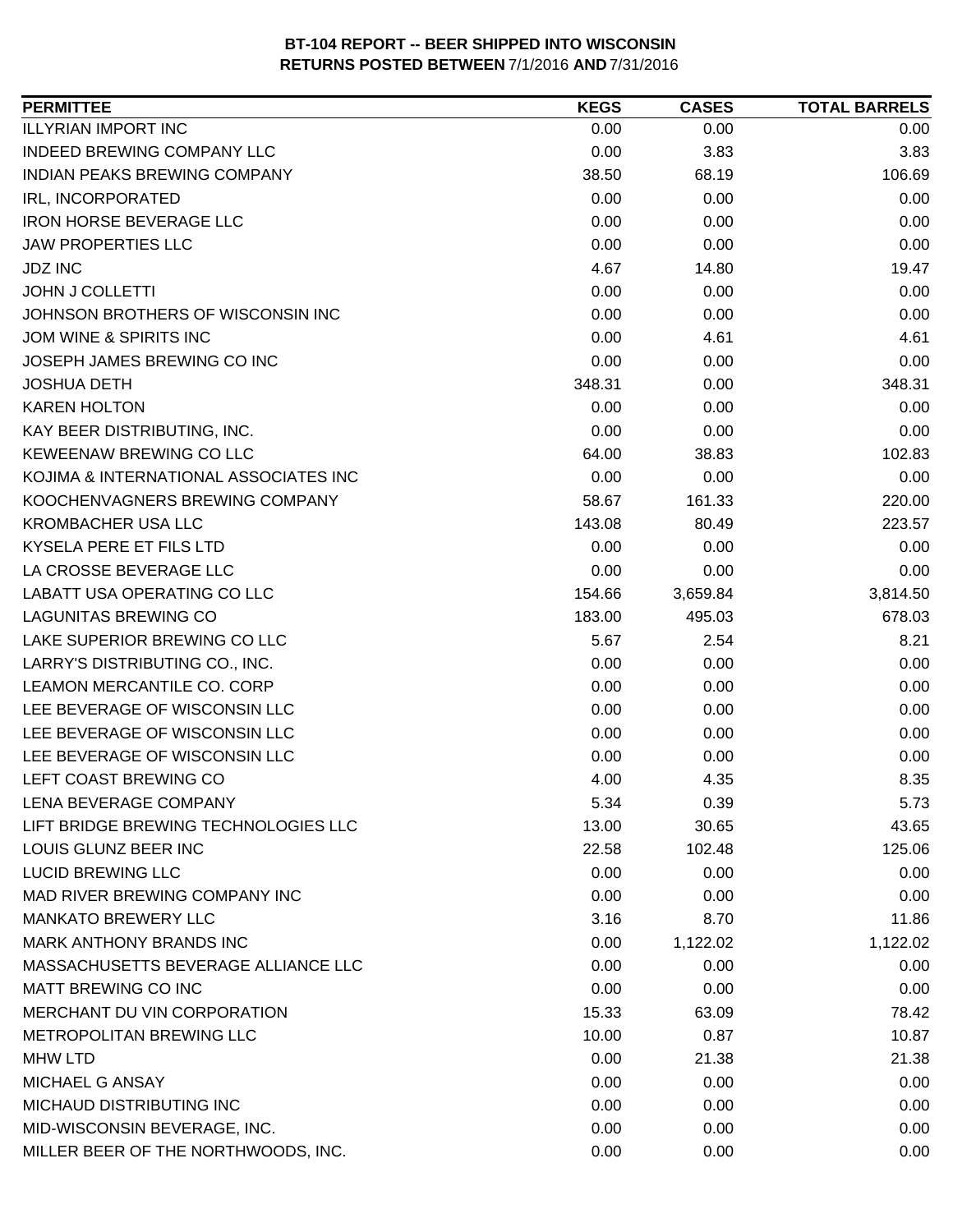| <b>PERMITTEE</b>                     | <b>KEGS</b> | <b>CASES</b> | <b>TOTAL BARRELS</b> |
|--------------------------------------|-------------|--------------|----------------------|
| MILLERCOORS LLC                      | 3,618.00    | 42,880.96    | 46,498.96            |
| MILLERCOORS LLC                      | 880.52      | 10,694.90    | 11,575.42            |
| MILLSTREAM INVESTMENTS INC           | 0.00        | 5.08         | 5.08                 |
| MOUNTAINEER HOLDINGS LLC             | 0.00        | 28.14        | 28.14                |
| MOYLANS BREWING CO LTD               | 0.00        | 0.00         | 0.00                 |
| MUTUAL WHOLESALE LIQUOR INC          | 0.00        | 0.00         | 0.00                 |
| NDC SYSTEMS LP                       | 35.99       | 0.00         | 35.99                |
| NEBRASKA BREWING CO INC              | 0.83        | 10.20        | 11.03                |
| NEEDHAM DISTRIBUTING CO., INC.       | 0.00        | 0.00         | 0.00                 |
| NEW BELGIUM BREWING COMPANY INC      | 611.59      | 1,766.16     | 2,377.75             |
| NEW HOLLAND BREWING CO LLC           | 8.83        | 35.03        | 43.86                |
| NOELKE DISTRIBUTORS, INC.            | 0.00        | 0.00         | 0.00                 |
| NORTH COAST BREWING CO INC           | 30.67       | 20.67        | 51.34                |
| NORTHWEST BEVERAGES, INC.            | 0.00        | 0.00         | 0.00                 |
| NOUVEAU VENTURES LLC                 | 0.00        | 0.00         | 0.00                 |
| OFF-KILTER BREWING INC               | 0.75        | 0.37         | 1.12                 |
| OREGON BREWING COMPANY INC           | 5.11        | 17.23        | 22.34                |
| OTT SCHWEITZER DISTRIBUTORSHIP, INC. | 0.00        | 0.00         | 0.00                 |
| PAMPA BEVERAGES LLC                  | 0.00        | 0.00         | 0.00                 |
| PARADOX BEER COMPANY INC             | 0.00        | 0.00         | 0.00                 |
| PARK RIDGE DISTRIBUTING, INC.        | 0.00        | 0.00         | 0.00                 |
| PATERNO IMPORTS LTD                  | 0.00        | 0.00         | 0.00                 |
| PAULANER USA LLC                     | 262.83      | 367.22       | 630.05               |
| PEHLER DISTRIBUTING, INC.            | 0.00        | 0.00         | 0.00                 |
| PERENNIAL PARTNERS LLC               | 6.67        | 4.60         | 11.27                |
| PHIL KNUTSEN                         | 0.00        | 0.00         | 0.00                 |
| PHILLIPS WINE COMPANY                | 0.00        | 0.00         | 0.00                 |
| PRO-LIQUITECH LLC                    | 0.00        | 0.00         | 0.00                 |
| PROST BREWING COMPANY LLC            | 6.00        | 10.45        | 16.45                |
| RANGE BEVERAGE, INCORPORATED         | 0.00        | 0.00         | 0.00                 |
| RATAS WHOLESALE LIQUOR COMPANY       | 0.00        | 0.00         | 0.00                 |
| <b>RAVEN BRANDS INC</b>              | 0.00        | 0.00         | 0.00                 |
| <b>REINHARD PUCHERT</b>              | 0.00        | 0.00         | 0.00                 |
| RELETA BREWING COMPANY LLC           | 0.00        | 11.16        | 11.16                |
| RENEGADE BREWING COMPANY LLC         | 0.00        | 0.00         | 0.00                 |
| <b>RICHARD D KATECHIS</b>            | 61.16       | 332.55       | 393.71               |
| RIVER CITY DISTRIBUTING CO., INC.    | 0.00        | 0.00         | 0.00                 |
| ROZANE B ZAMBRANO                    | 0.00        | 0.00         | 0.00                 |
| S & H INDEPENDENT PREMIUM BRANDS LLC | 6.81        | 19.50        | 26.31                |
| S. & S. DISTRIBUTING, INC.           | 0.00        | 0.00         | 0.00                 |
| S. & S. DISTRIBUTING, INC.           | 0.00        | 0.00         | 0.00                 |
| SABEMOS BEVERAGES LLC                | 0.00        | 0.00         | 0.00                 |
| SAPPORO USA INC                      | 18.19       | 41.44        | 59.63                |
| SARATOGA LIQUOR CO., INC.            | 0.00        | 0.00         | 0.00                 |
| SAUGATUCK BREWING COMPANY INC        | 0.17        | 0.07         | 0.24                 |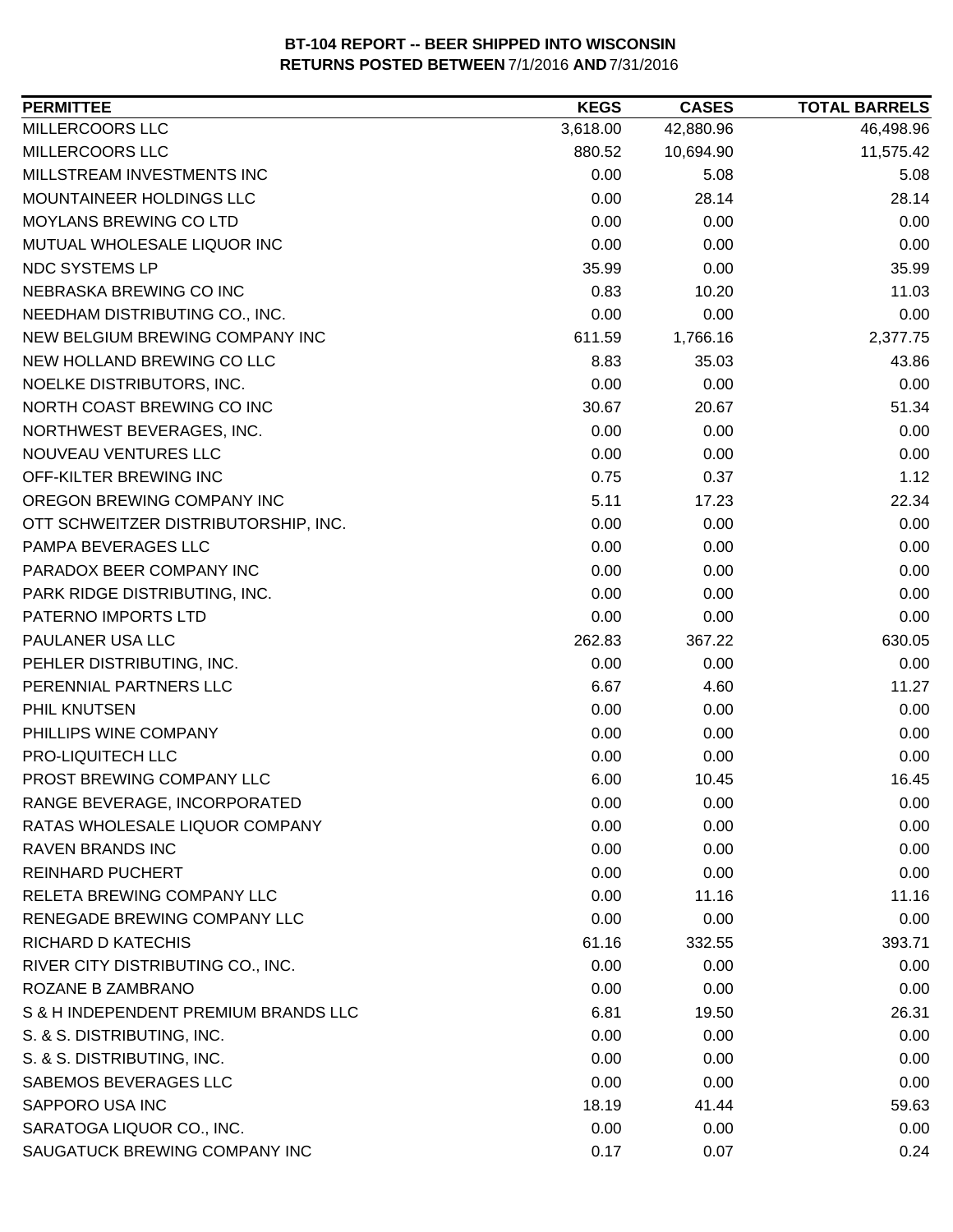| <b>PERMITTEE</b>                        | <b>KEGS</b> | <b>CASES</b> | <b>TOTAL BARRELS</b> |
|-----------------------------------------|-------------|--------------|----------------------|
| SCHNEIDER DISTRIBUTING CO., INC.        | 0.00        | 0.00         | 0.00                 |
| SCUTTLEBUTT BREWING CO LLC              | 0.00        | 9.04         | 9.04                 |
| <b>SHANE WELCH</b>                      | 3.41        | 75.48        | 78.89                |
| SHELTON BROTHERS INC                    | 0.00        | 0.00         | 0.00                 |
| <b>SHORTS BREWING COMPANY</b>           | 51.32       | 132.15       | 183.47               |
| SIERRA NEVADA BREWING COMPANY           | 137.39      | 886.34       | 1,023.73             |
| SINGHA NORTH AMERICA INC                | 0.00        | 0.00         | 0.00                 |
| SMUTTYNOSE BREWING CO INC               | 3.35        | 10.89        | 14.24                |
| SOLEMN OATH BREWERY LLC                 | 66.50       | 0.00         | 66.50                |
| SOUTHERN TIER BREWING COMPANY LLC       | 0.00        | 14.52        | 14.52                |
| <b>SRB OPERATIONS LLC</b>               | 0.00        | 7.19         | 7.19                 |
| ST KILLIAN IMPORTING CO INC             | 58.54       | 411.05       | 469.59               |
| STANLEY STAWSKI DIST CO INC             | 0.00        | 56.47        | 56.47                |
| STEINBECK BREWING COMPANY               | 0.00        | 0.00         | 0.00                 |
| SUMMIT BREWING COMPANY                  | 237.17      | 639.28       | 876.45               |
| SUPERIOR BEVERAGES LLC                  | 0.00        | 0.00         | 0.00                 |
| <b>SURLY BREWING COMPANY</b>            | 306.33      | 345.91       | 652.24               |
| SURVILLE ENTERPRISES CORP               | 0.00        | 0.00         | 0.00                 |
| SYLWESTER KOLAKOWSKI                    | 0.00        | 0.00         | 0.00                 |
| TALLGRASS BREWING COMPANY INC           | 24.97       | 36.29        | 61.26                |
| THE BRUERY LLC                          | 0.00        | 0.00         | 0.00                 |
| THE CHURCH STREET BREWING COMPANY LLC   | 1.00        | 1.16         | 2.16                 |
| THE GAMBRINUS COMPANY                   | 46.00       | 135.56       | 181.56               |
| THE GREAT LAKES BREWING CO              | 65.50       | 127.58       | 193.08               |
| THE R.S. LIPMAN COMPANY                 | 0.00        | 0.00         | 0.00                 |
| THE TRI CITY BREWING COMPANY            | 0.00        | 0.00         | 0.00                 |
| THE VETERAN BEVERAGE COMPANY            | 0.00        | 26.13        | 26.13                |
| THREE FLOYDS BREWING LLC                | 128.98      | 84.65        | 213.63               |
| <b>TODD FYTEN</b>                       | 0.00        | 0.00         | 0.00                 |
| <b>TOPPLING GOLIATH INC</b>             | 13.67       | 146.59       | 160.26               |
| TRIANGLE DISTRIBUTING COMPANY, INC.     | 0.00        | 0.00         | 0.00                 |
| <b>TRIBES GRILL INC</b>                 | 0.96        | 0.00         | 0.96                 |
| TROIKA BREWING COMPANY LLC              | 2.00        | 0.00         | 2.00                 |
| TRUCKEE CRAFT BREWING                   | 0.00        | 0.00         | 0.00                 |
| TWO BROTHERS BREWING COMPANY            | 16.00       | 30.50        | 46.50                |
| UINTA BREWING COMPANY                   | 14.83       | 11.70        | 26.53                |
| UNE ANNEE BREWERY LLC                   | 3.07        | 9.13         | 12.20                |
| UNITED STATES BEVERAGE LLC              | 34.73       | 83.53        | 118.26               |
| UNITED STATES DISTILLED PRODUCTS CO.    | 0.00        | 138.97       | 138.97               |
| UNITY VIBRATION LIVING KOMBUCHA TEA LLC | 1.42        | 3.16         | 4.58                 |
| UPLAND BREWING COMPANY INC              | 11.83       | 2.18         | 14.01                |
| URBAN CHESTNUT BREWING CO INC           | 0.00        | 0.41         | 0.41                 |
| UTAH BREWERS COOPERATIVE LC             | 17.83       | 72.29        | 90.12                |
| <b>VERMONT HARD CIDER COMPANY LLC</b>   | 0.00        | 0.00         | 0.00                 |
| <b>VICTORY BREWING COMPANY</b>          | 15.00       | 66.06        | 81.06                |